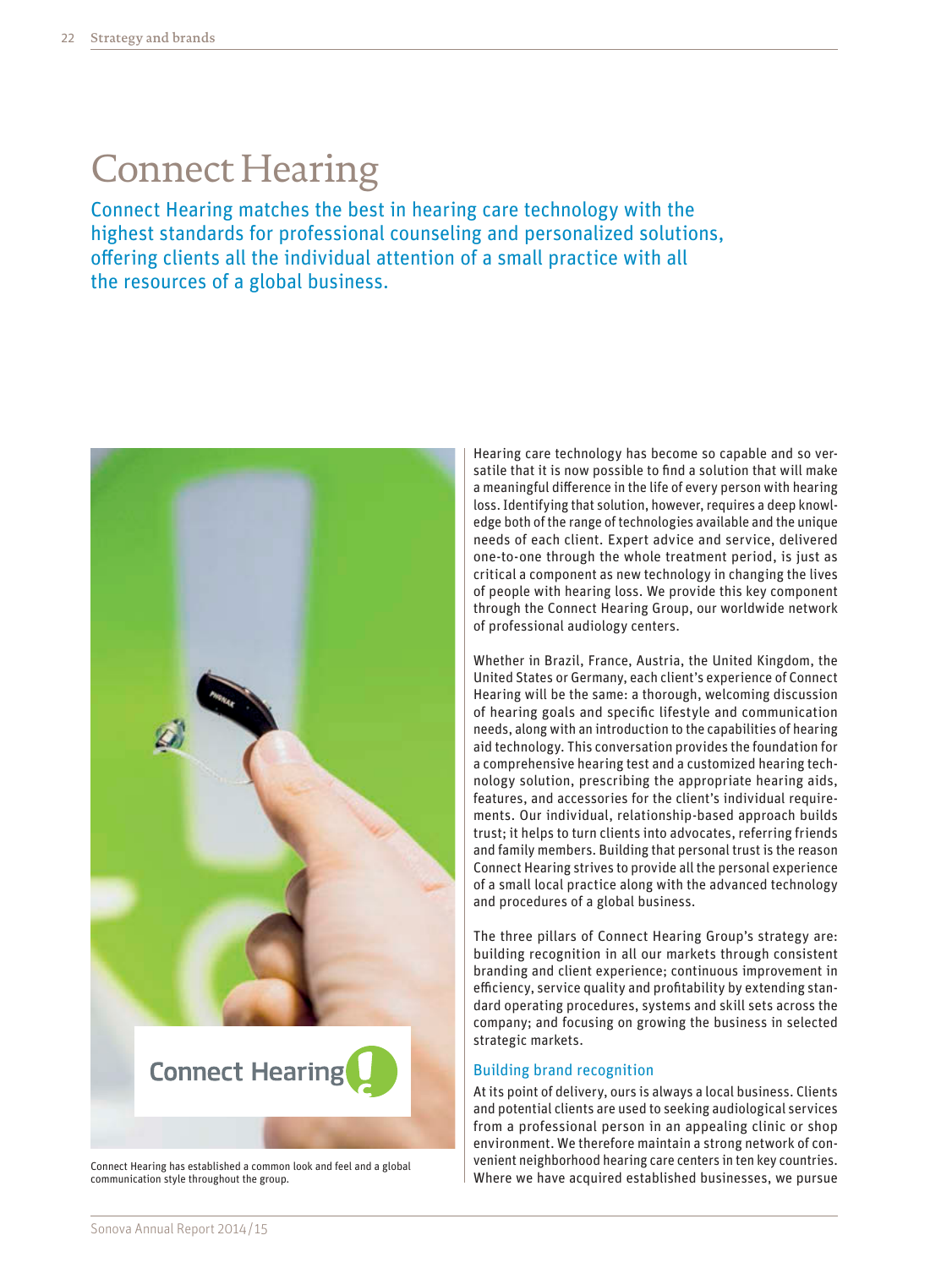a gradual rebranding approach, taking into account strong existing brand names or specific language or cultural preferences. In every country and market, we seek the synergies that arise from a common look and feel, a shared client experience, and a global communication style, using our awardwinning and highly successful "Real People, Real Stories" approach. In 2014/ 15, we completed our brand integration in the United States, the Netherlands, Belgium, and Scandinavia. Our established brands in Austria and France have meanwhile adopted our global communication approach, brand values, and store identities under the Connect Hearing umbrella.

Our brand values emphasize service: we aim to help our clients at every stage of the journey from first recognizing hearing loss through to living again a full life without limitations. We support our network with harmonized processes, consistent brand values and with digital marketing to help generate new business. In the United States and some other major markets, for instance, potential clients can start a chat session with one of our representatives at the click of a button on our website. They can book an appointment online or by calling a toll-free number, or e-mail their questions to one of our professional audiologists. We are putting the resources of a market-leading global group at the service of our local businesses.

During 2014/ 15 we opened new customer service centers in France, the Netherlands, and other markets. This gives clients the choice to contact Connect Hearing, even outside normal office hours, and speak immediately with a hearing care professional, providing them with an extra level of convenience and reassurance. The customer service centers can also receive calls generated by marketing campaigns, steering potential clients and leads toward the appropriate store location.

Connect Hearing's personal yet global full-service approach has clear advantages for our clients, but it also makes us an attractive place to work. As one example, Hansaton, our network in Austria, recently won an award as part of the Great Place to Work® benchmark study, for offering an attractive workplace, excellent working atmosphere, and extensive training opportunities (see [www.hansaton.at/de/ueber](http://www.hansaton.at/de/ueber)hansaton/karriere/)

#### Quality and profitability through operational excellence

Connect Hearing combines providing the highest quality of care with running a profitable business through operational excellence: continuously harmonizing our processes and skills, thus improving efficiency and increasing margins.

An important part of our culture, is encouraging our employees to help us define best practice, which we can then roll out globally. This approach is summed up in our Professional Practice Management toolbox, which ensures that all the information we provide to our hearing care professionals is

consistent and supports the way Connect Hearing operates in all centers. Providing the best hearing care requires defining and testing the right approach to take at every stage of the client's journey. We pilot and monitor innovative concepts in a small number of centers before approving them for worldwide rollout. Professional Practice Management supports our training and continuing education programs, ensuring high and consistent quality of care.

We share among our markets best practices in audiology as well as important services, such as human resources and marketing. Our shared procedures and information provide a consistent, high-quality client experience of fitting and counseling. We support our centers in several key markets with a single, optimized point of sale system, and by harmonizing our performance management and reporting system.

A successful hearing care consultation relies on modern audiological equipment to support quality and efficiency. Through global purchasing agreements, we supply each of our centers with the right tools to enable an optimum counseling and fitting experience. Global sourcing and calibration significantly reduces the cost per center. Standardized equipment also makes training simpler, more relevant, and more universal. Our hearing care professionals can therefore move easily from one center to another, whether in response to increased demand or as part of their personal career development.

Operational excellence is never simply an internal matter: true efficiency ensures us that we are delivering client satisfaction at every point in the journey. For example, our Laperre network in Belgium achieves this through a continuous survey process, in which clients have several opportunities to rate their experience as they progress through their contact with the center; this allows us to take action immediately if there are concerns. In an interconnected world, where potential clients are seeking information from their peers across the Internet and through social media, positive reviews are more than important.

#### Growing the business

Connect Hearing's strategy is focused on sustainable and profitable growth, pursuing the balanced use of four "growth avenues." The first of these is about organic growth, improving the performance of our existing centers through increased traffic, improved conversion rates, and increased value per client. The second is opening new stores, exploiting our shared operational base. The third is acquisitions, which we consider in cases where we already have a strong partnership with the owner and can assure a seamless transition of client services. The fourth avenue is about innovation: transferring successful models between markets and developing new concepts for counseling, fitting, and distribution – such as shop-in-shop.

Sonova's partnership with Boots, the UK's No. 1 pharmacy-led health and beauty retailer, has developed into a highly successful shop-in-shop model that generates significant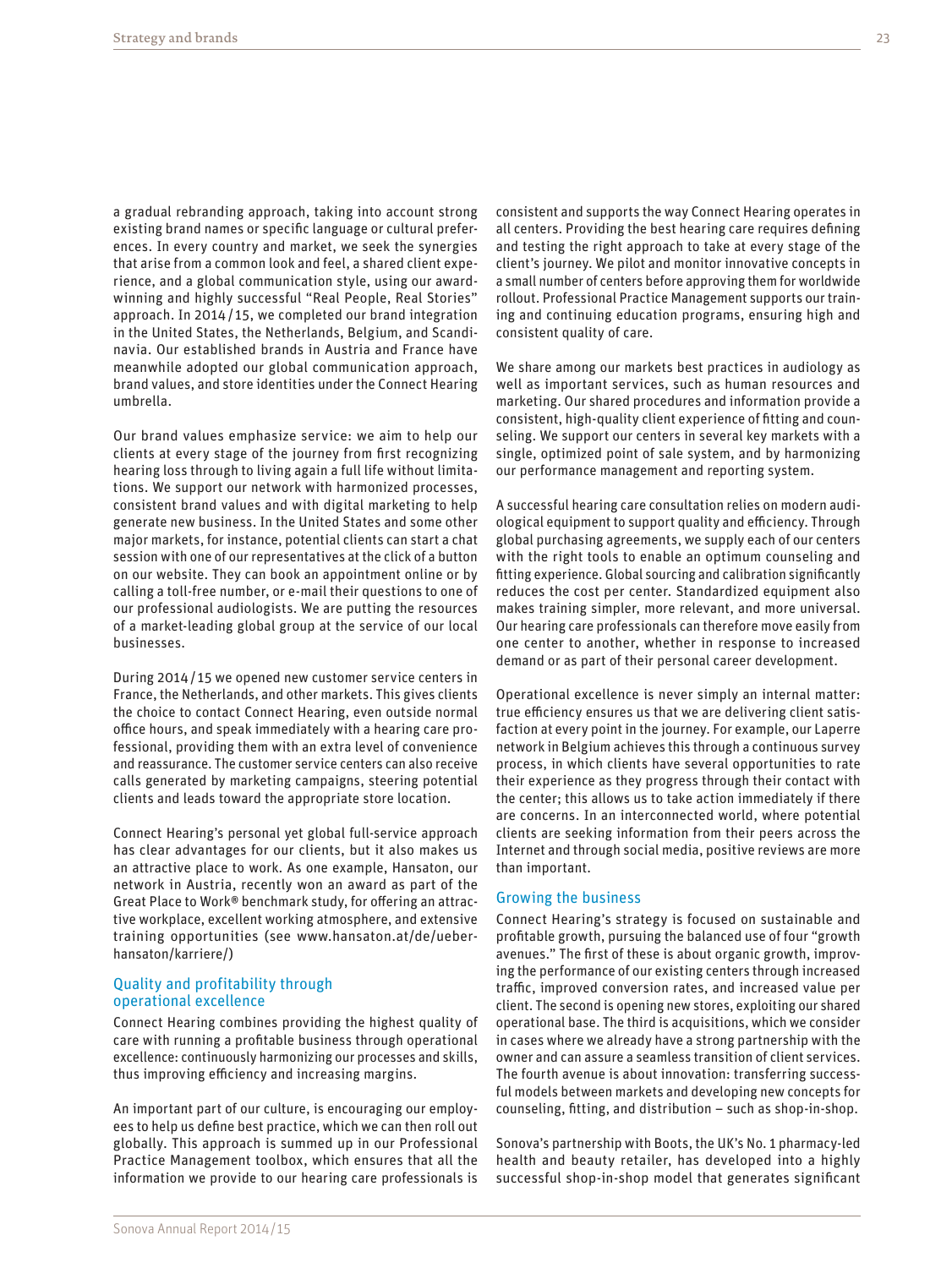revenue for the Connect Hearing Group. The partnership benefits all parties: Boots can offer a clearly differentiated service and increase its store traffic, while clients benefit from dealing with a single trusted brand, already known for its high quality in healthcare. The success of the business model is reflected by the further rise in the number to 470 locations, up from 428 a year ago.

Recent market dynamics, combined with Sonova's established distribution strategy, has prompted Sonova's decision to make Germany one of the ten key markets for our retail activities. Our existing network of around 100 stores provides a solid basis for future growth and expansion in the world's second largest market for hearing aids.

### CLIENT EXPERIENCES

"Nice to be back here again!" Keith Bancroft, 93, smiles and settles back in the comfortable chair in the consulting room at the Connect Hearing store in Encino, Los Angeles. This audiological store is one of over 300 Connect Hearing outlets in the USA. "My hearing aid helps me to enjoy the things that give me pleasure at my age," Bancroft says. He particularly appreciates the Bluetooth streaming feature that transmits audio signals from his favorite TV shows and phone calls directly to his hearing aid.

Hearing care professional Dan Newmark comes into the room and greets Bancroft like an old friend. They know each other well – Newmark fitted Bancroft with his first hearing aid ten years ago. "Building up a good customer relationship is a lengthy process," Newmark observes.

He was already working as an audiologist at the Encino store before the business was taken over by Connect Hearing, and he sees the change of ownership in a very positive light. "I share the values of Connect Hearing," Newmark affirms. "I want to understand the client and offer an all-round solution, rather than just selling a product."

In the course of a global rebranding project that began in 2013, Connect Hearing has brought a total of 47 different brands together under one umbrella in the USA. All the stores now carry the Connect Hearing logotype so recognition is ensured throughout the USA. The consulting approach is also uniform – the customer should feel that he is king. In selected stores such as the Encino outlet, the same new interior design concept is implemented to create spacious premises with appealing colors and a spa ambience.

Newmark aims to meet the individual needs of each client: "Someone who can no longer understand his friends while playing golf needs an instrument that will reduce wind noise '

He points to a poster in the consulting room that shows a happily smiling golfer. Freddie isn't a photo model posing for an ad – he is a client of Connect Hearing.

His experiences form part of the global testimonial campaign titled "Better Hearing Starts with a Story" in which genuine customers recount their experiences with Connect Hearing. "It's only since I've had the hearing aid that I've enjoyed being on the golf course again – now I can understand all the jokes!" Freddie explains. He also recalls the day when the hearing aid saved his life while he was playing golf in a swampy area of Florida: "Just imagine if I hadn't heard my friends' warnings and took a step backwards. There was a gigantic crocodile lying in wait behind me!"